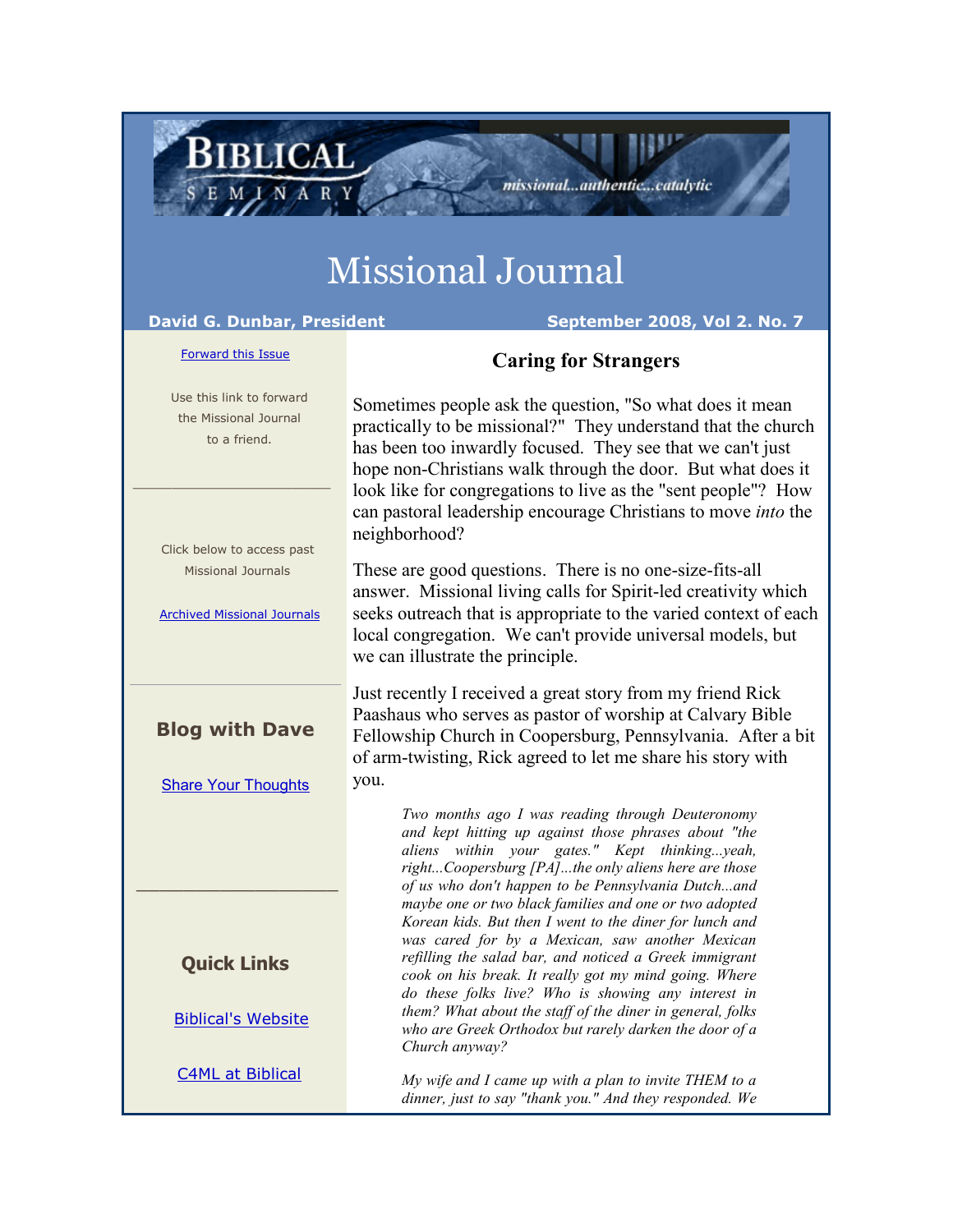If you are interested in supporting our vision for seminary education click below

#### [Institutional Advancement](http://rs6.net/tn.jsp?e=001Fl-bft8KcLNJoLxIcE9wl4ne28OHDLfGiqZ-DPk-03HcvPdpQ3G_B73G-4fh8t0r3sAeRRenManB-s5AF1Sr1TBCmHv2eGK7nyXsDwPH3JHexHi0pMPZAZqhVN8iewsVslO9jm8xWlXuWDya-9jMNIF3JbaZj10YuQMFSZ-_DPUtsPCDNwYy9YJVBw2U9Z9j)

[Planned Giving](http://rs6.net/tn.jsp?e=001Fl-bft8KcLNJoLxIcE9wl4ne28OHDLfGiqZ-DPk-03HcvPdpQ3G_B73G-4fh8t0r3sAeRRenManB-s5AF1Sr1XzYuQ-td4vqyek8rHfFpcxccf_s_V7wrDGvrTRT01I3LA6x4eX3TutrX6d11TrGgD9WmHpnaZ468p3mNyCWyB0=)

copyright © 2007 David G. Dunbar

\_\_\_\_\_\_\_\_\_\_\_\_\_\_\_\_\_\_\_\_\_\_\_\_\_

*provided a full course dinner with tablecloths and china and candlelight, and 35+ of the staff from the diner came and enjoyed it immensely. We took some pictures over the past weeks and secreted out some shots from over the years and put together a surprise video before the meal. No preaching. No handouts or signup--just our way of saying thanks and getting to know the staff better. Many of our own people were there to help, serve, mingle, listen. The diner people loved it. Some were tearful when they arrived and couldn't stop saying, "I can't believe you guys would do something like this." They stayed for three hours and left with containers of leftovers. We even sent 12 dinners over to the staff that had to work and couldn't attend.* 

*Don't know what the results may be--perhaps nothing visible--but at least the server from Mexico who is living above the pizza place while his wife and child remain across the border felt valued and cared for one night. And the waitresses who so often serve us and wait while we linger over a third cup of coffee realized that they were appreciated. It was the right thing to do, and the Lord was glorified without too many words.* 

There are several points to be made from this story.

First, **the starting point was a fresh reading of the biblical text from a missional perspective**. By this I mean an interpretive stance which presumes that the unifying theme of Scripture is a narrative about Yahweh, the missionary God, who reconciles the world to himself through the promised Messiah. This perspective highlights certain points of the text that might otherwise go largely unnoticed; it raises questions that move beyond merely historical or exegetical concern. Who are the aliens in our community? What are their greatest needs? How is the Spirit leading us to extend hospitality to them?

Second, **a missional reading of the Bible encourages a distinctive way of "seeing" our communities.** For many of us life is too busy to allow us to see what God wants to do through us. Will and Lisa Samson observe that life in the suburbs seems particularly designed to perpetuate our blindness: "The burbs are safe, but they are safe at the price of keeping out questions of need, questions of poverty, questions of insufficiency. In fact, they are designed to maintain an illusion of a particular life, the American dream, where no one is needy, where there is a chicken in every pot and a car in every garage...."[1]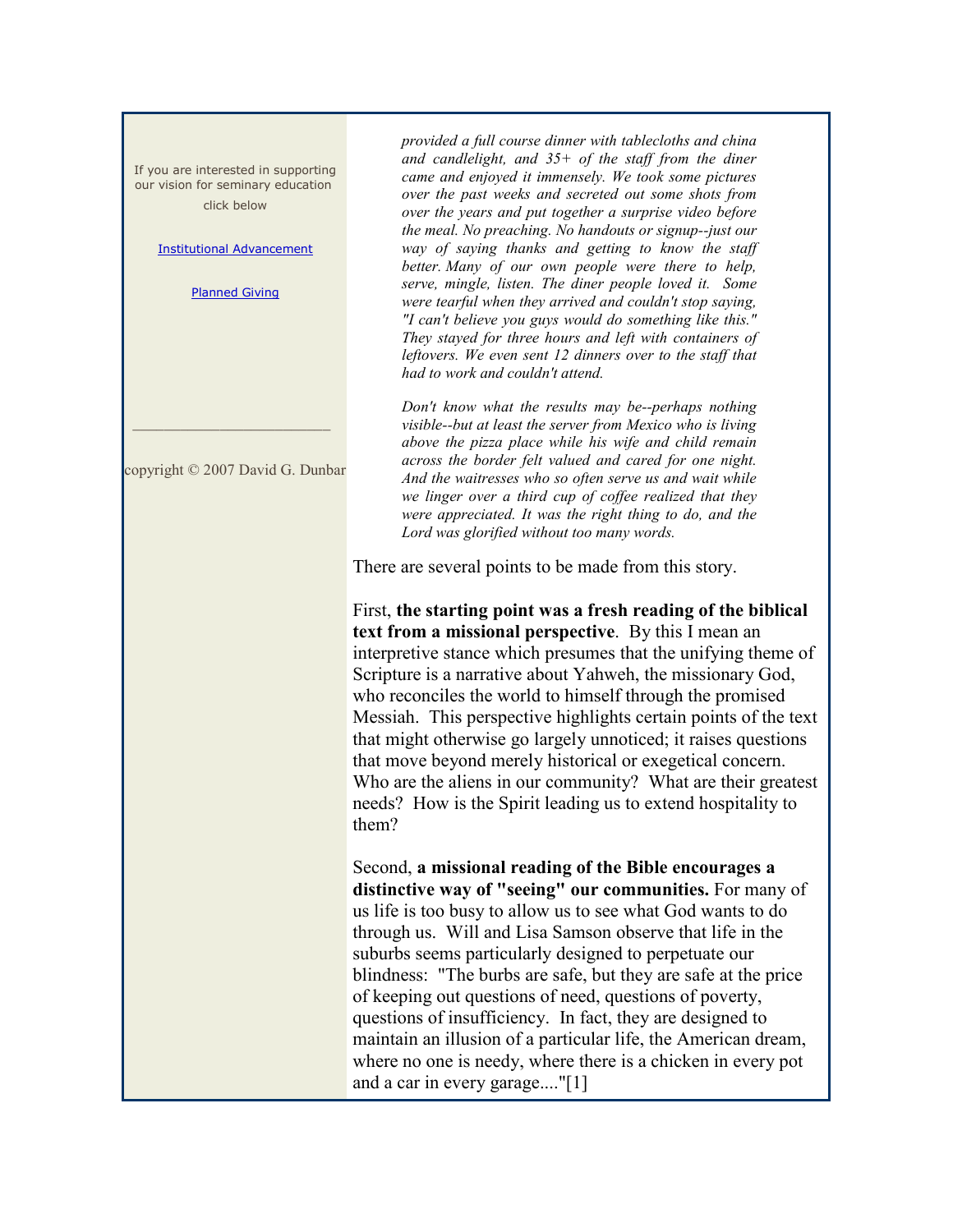Of course the tendency to look past kingdom opportunities is not new. One thinks for example of the disciples traveling through Samaria with Jesus. Their concern is with the challenges of the journey and the logistics of finding food. Jesus, on the other hand, speaks of having food that they know nothing about even as he ministers profoundly to a woman they would as soon look past or disregard (John 4:31- 35). I love Rick's story because it reminds me that we need to see through the eyes of Jesus.

The third observation is that **actions speak as loud as or louder than words.** This is especially true in our post-Christian culture. The church now finds itself playing an away-game. The fans who watch the game no longer view us as the home team. They are neutral at best and sometimes downright hostile.

David Kinnaman surveyed perceptions of Christians among outsiders to the faith, ages 16-29. Among the 440 people in the sample, only 10% had a "good impression" of "born-again Christians" and only 3% had a good impression of Evangelical Christians.[2] In another survey Kinnaman reports that only 20% of outsiders "perceive Christian churches to be loving environments, places where people are unconditionally loved and accepted regardless of how they look or what they do."[3]

In this context cynicism runs high and words--including gospel words--are regarded with suspicion. So actions become the metaphors of the gospel. Not that we never speak. Words are still necessary, but we have been too much about words--words as theories, words without deeds, or even words with the wrong kind of deeds. As Hugh Halter and Matt Smay have observed: "**Christianity is now almost impossible to explain, not because the concepts aren't intelligible, but because the living, moving, speaking examples of our faith don't line up with the message**. Our poor posture overshadows the most beautiful story and reality the world has ever known."[4]

Kinnaman talks about the need "to articulate a 'kinder, gentler' faith--one that engages people but does not compromise its passion for Jesus or its theological understanding of him."[5]